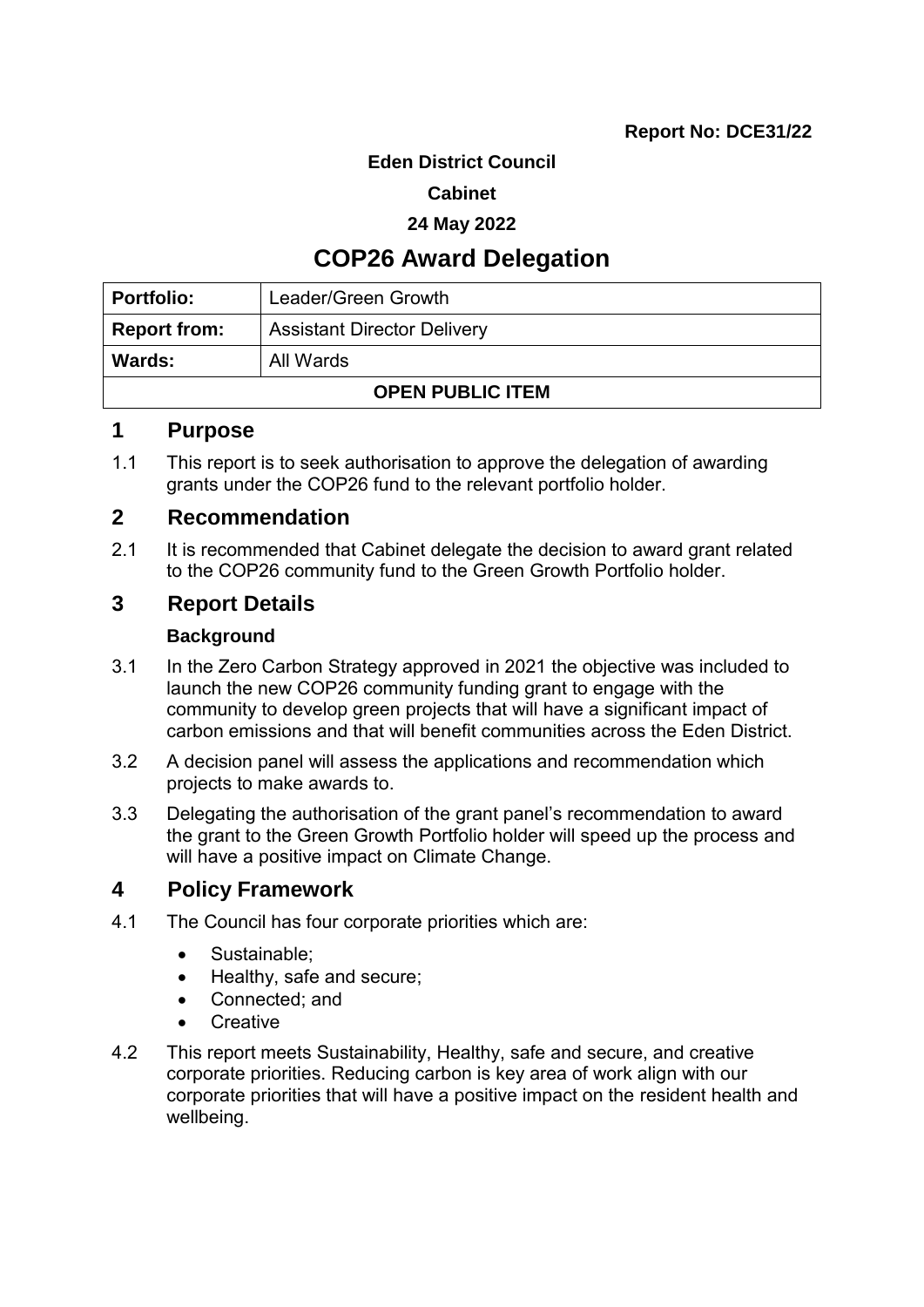# **5 Consultation**

5.1 The changes to the funds awarding process and criteria have been discussed with both Green Growth Portfolio Holder Councillor Mark Rudhall and Council Leader Councillor Virginia Taylor who support the proposal.

# **6 Implications**

# **6.1 Financial and Resources**

- 6.1.1 There are no proposals in this report that would reduce or increase resources.
- 6.1.2 Grant award levels are as follows:

| <b>Project</b><br>Category          | <b>Types of Projects Supported</b>                                                                                                                                                                                 | <b>Maximum</b><br><b>Grant Levels</b> |
|-------------------------------------|--------------------------------------------------------------------------------------------------------------------------------------------------------------------------------------------------------------------|---------------------------------------|
| Climate<br>change and<br>resilience | Nature based solution to resilience and<br>climate change adaptation. Enhancing<br>climate change resilience of rural<br>communities (e.g. Ecosystem-based<br>adaptation (EbA), multi-use native tree<br>species). | £20,000                               |
| Renewable<br>energy<br>projects     | Installation of solar pv, wind turbine,<br>battery system or other renewable<br>technology.                                                                                                                        | £30,000                               |
| Heat network<br>projects            | Common ground heat pump for heating<br>multiple buildings.                                                                                                                                                         | £30,000                               |
| <b>Biodiversity</b><br>projects     | Enhancing natural habitat (woodland,<br>rivers, peat, etc.) and biodiversity.                                                                                                                                      | £5,000                                |
| Reduction of<br>carbon<br>emissions | Electric car charger, renewable energy,<br>building improvement.                                                                                                                                                   | £10,000                               |
| Waste and<br>resources              | Local waste management and circular<br>economy projects for community.                                                                                                                                             | £5,000                                |

- 6.1.3 Occasionally a special award may be made outside of these grant level for exceptional projects which would deliver high levels of carbon reduction.
- 6.1.4 All awards will be awarded from existing budget allocation.

# **6.2 Legal**

- 6.2.1 No legal implications identified.
- **6.3 Human Resources**
- 6.3.1 No HR implications identified.

# **6.4 Environmental**

6.4.1 The COP26 community fund will have a significant positive impact on the carbon emissions, biodiversity, natural habitat, climate change and community. Allowing the Green Growth Portfolio holder to authorise the awards will speed up the process and allow community to start working and completing their projects sooner, therefore reducing more carbon.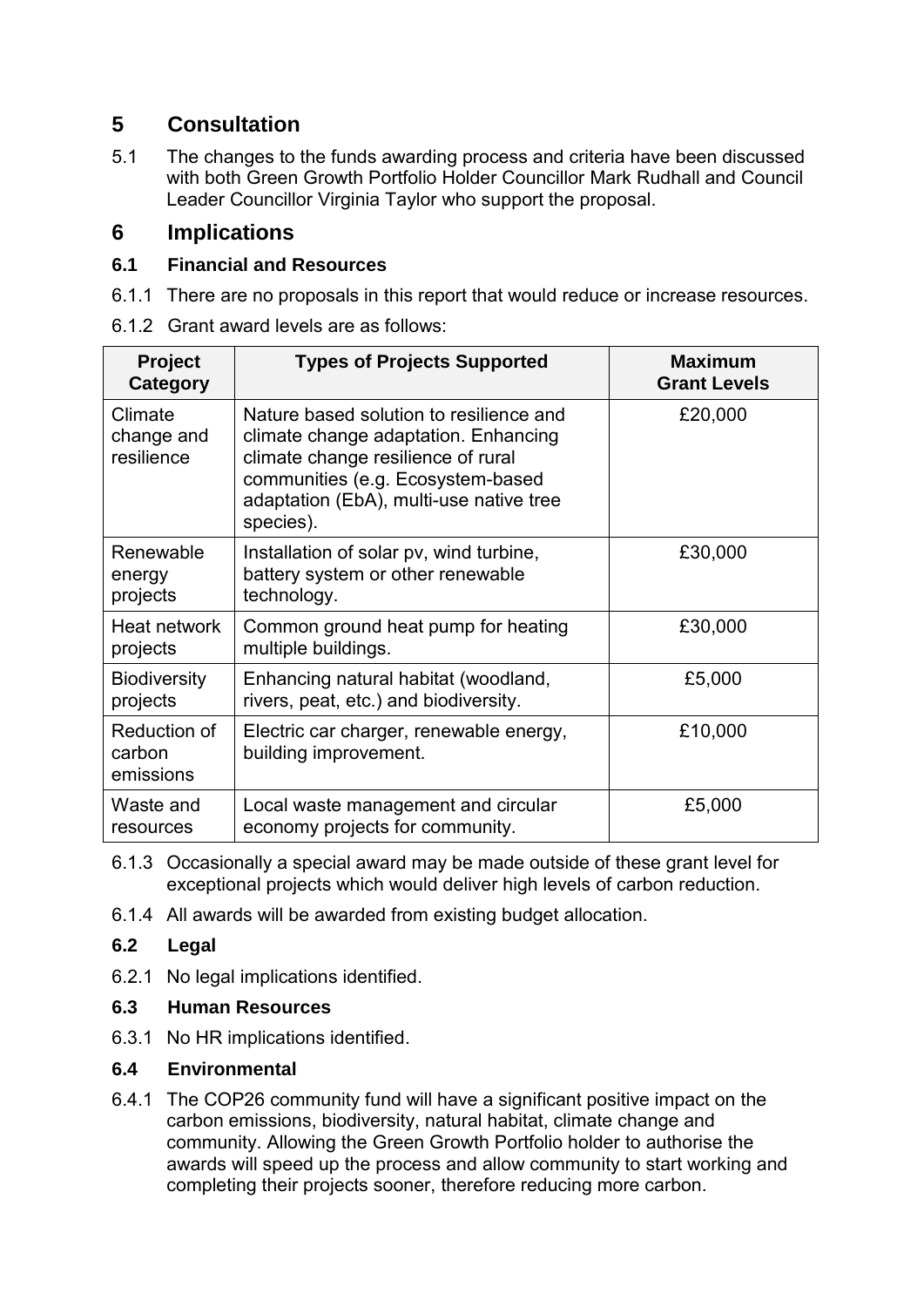### **6.5 Statutory Considerations**

| <b>Consideration:</b>                                  | Details of any implications and proposed<br>measures to address:            |
|--------------------------------------------------------|-----------------------------------------------------------------------------|
| <b>Equality and Diversity</b>                          | No Equality and diversity impact                                            |
| Health, Social<br>Environmental and<br>Economic Impact | Positive impact on sustainability and on community<br>health and wellbeing. |
| <b>Crime and Disorder</b>                              | No impact                                                                   |
| Children and<br>Safeguarding                           | No impact                                                                   |

### **6.6 Risk Management**

| <b>Risk</b>                                                                                                                     | <b>Consequence</b>                                     | <b>Controls Required</b>                    |
|---------------------------------------------------------------------------------------------------------------------------------|--------------------------------------------------------|---------------------------------------------|
| Waiting to release the<br>grant will slow down the<br>processes and<br>improvements that can<br>be made within the<br>district. | Detrimental<br>consequences to<br>Councils reputation. | Delegated authority to<br>portfolio holder. |

# **7 Other Options Considered**

7.1 Delegated authority not given and each application would need to be reviewed by Executive.

# **8 Reasons for the Decision/Recommendation**

- 8.1 Delivery of the COP 26 community fund is a strategic priority designed to support communities in striving for a zero carbon Eden.
- 8.2 Failure to provide smooth and speedy awards for the fund may result in opportunities for match funding to be lost for schemes or hinder delivery.
- 8.3 To provide a more responsive awarding process which will enable more grants to be awarded prior to vesting day.

# **Tracking Information**

| <b>Governance Check</b>                  | <b>Date Considered</b> |  |
|------------------------------------------|------------------------|--|
| <b>Chief Finance Officer (or Deputy)</b> | 13 May 2022            |  |
| <b>Monitoring Officer (or Deputy)</b>    | 12 May 2022            |  |
| <b>Relevant Assistant Director</b>       | 05 May 2022            |  |

# **Background Papers: None**

| <b>Appendices:</b>      | <b>COP 26 Community Fund Application Guidance</b> |
|-------------------------|---------------------------------------------------|
| <b>Contact Officer:</b> | Laura Cadman, Assistant Director Delivery         |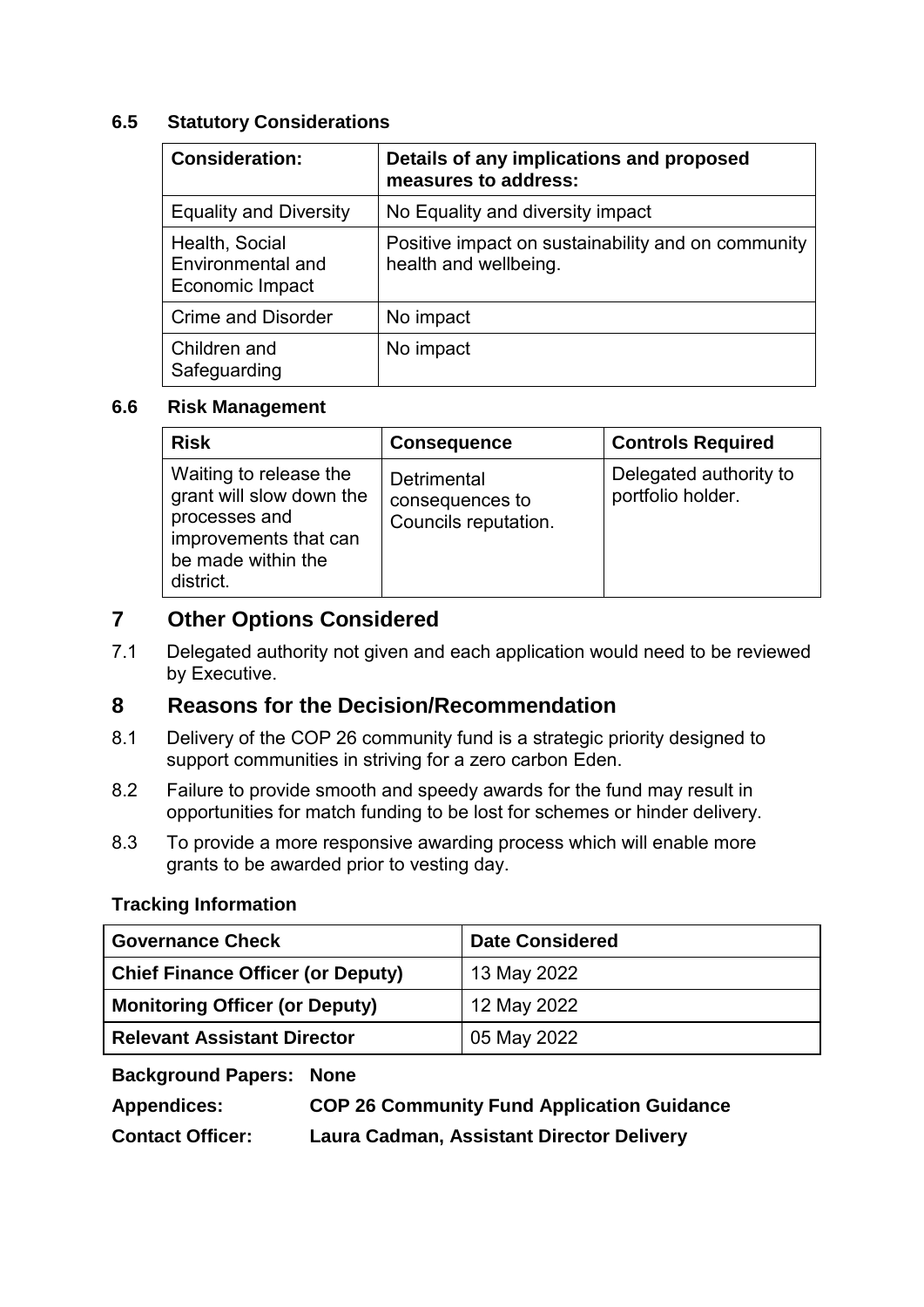**Eden District Council COP26 Community Fund** 

**Supporting projects that deliver sustainability and wide community benefit in Eden** 



# Guide to the Criteria, Application Process and Conditions of Funding

Please read these guidance notes carefully and refer to them when completing the application form.

#### **1. Introduction**

- 1.1 To celebrate and continue the momentum of the COP26 in Glasgow, Eden District Council has allocated £160k for the 2022/2023 period to develop sustainability project led by community across the Eden District. Since the COVID19 pandemic, many people have found a refuge in outdoors spaces and started to be more conscious of the state of the natural environment and renewing their sense of community.
- 1.2 The COP26 community fund has been established to support and develop community based projects that will contribute to tackle climate changes, protect and enhance biodiversity and reduce carbon emissions.
- 1.3 Grants are available for groups and organisations who are involved in sustainability projects that benefit the residents of communities in Eden. Groups and organisations must demonstrate how their project or event will deliver wide benefit, contributing to the sustainability, vitality and well-being of Eden's communities.

#### **2. Aim of the fund**

The COP26 community fund scheme aims to:

- $\checkmark$  Improve the natural environment in Eden district
- $\checkmark$  Ecourage sustainability and long-term actions
- $\checkmark$  Promote community engagement and participation in environmental and sustainability projects

This fund will assist Eden District Council to enact its plan to reach net-zero by 2030, improve the use of renewable energy, promote and enhance natural habitat and biodiversity, reduce air pollution and improve the health and wellbeing of the residents of Eden.

#### **3. What can be funded?**

The fund will support a wide range of environmental and sustainability projects covering the following themes.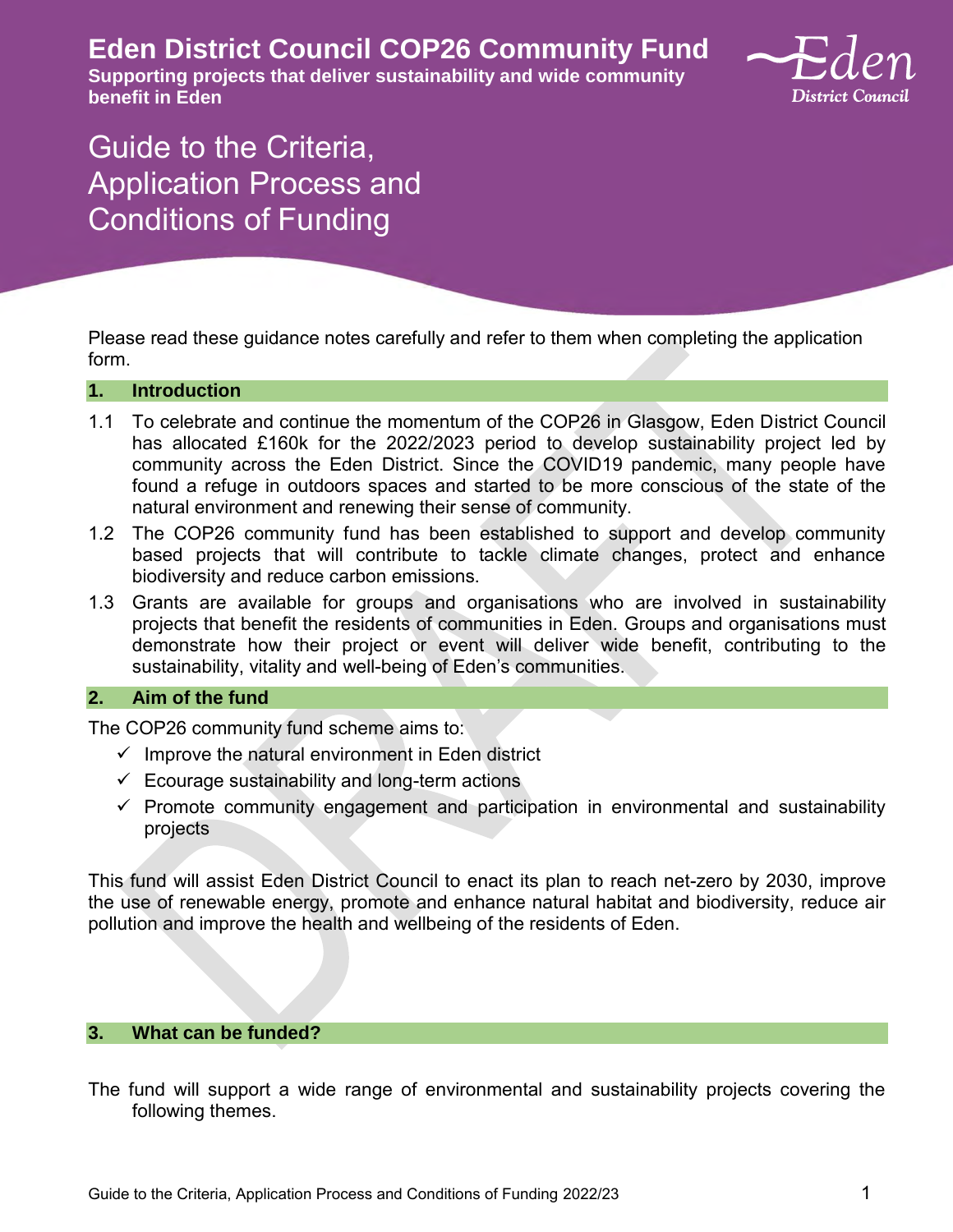#### **Project Categories**

| <b>Project</b><br>Category          | <b>Types of Projects Supported</b>                                                                                                                                                                              | <b>Maximum</b><br><b>Grant Levels</b> | Category<br>(see section<br>8) |
|-------------------------------------|-----------------------------------------------------------------------------------------------------------------------------------------------------------------------------------------------------------------|---------------------------------------|--------------------------------|
| Climate<br>change and<br>resilience | Nature based solution to resilience and climate<br>change adaptation. Enhancing climate change<br>resilience of rural communities.(e.g. Ecosystem-<br>based adaptation (EbA), multi-use native tree<br>species) | £20,000                               | 3                              |
| Renewable<br>energy<br>projects     | Installation of solar pv, wind turbine, battery system<br>or other renewable technology.                                                                                                                        | £30,000                               | 3                              |
| Heat<br>network<br>projects         | Common ground heat pump for heating multiple<br>buildings.                                                                                                                                                      | £30,000                               | 3                              |
| <b>Biodiversity</b><br>projects     | Enhancing natural habitat (woodland, rivers, peat,<br>etc.) and biodiversity.                                                                                                                                   | £5,000                                |                                |
| Reduction of<br>carbon<br>emissions | Electric car chargers, renewable energy, building<br>improvement.                                                                                                                                               | £10,000                               | $\overline{2}$                 |
| Waste and<br>resources              | Local waste management and circular economy<br>projects for the community.                                                                                                                                      | £5,000                                |                                |

Sucessful projects will have a community interest and a positive impact on one or more of the themes listed above.

If you are applying to fund a new natural habitat project (e.g. wildflower, meadow, woodland, etc.) you must consider who will carry out the maintenance of this place in the future.

- 3.1 Up to 80% of total project can be applied for. The minimum contribution (match funding) required from applicants is 20%. This can be made up of the group's own cash contribution, donations, grants and sponsorship and a maximum of 10% in-kind volunteer time or materials.
- 3.2 Please note that the average level of grant is likely to be in the region of £5,000 £20,000.
- 3.3 Ambitious projects that demonstrate exceptional benefits for the environment and for communities can be eligible for higher grants level.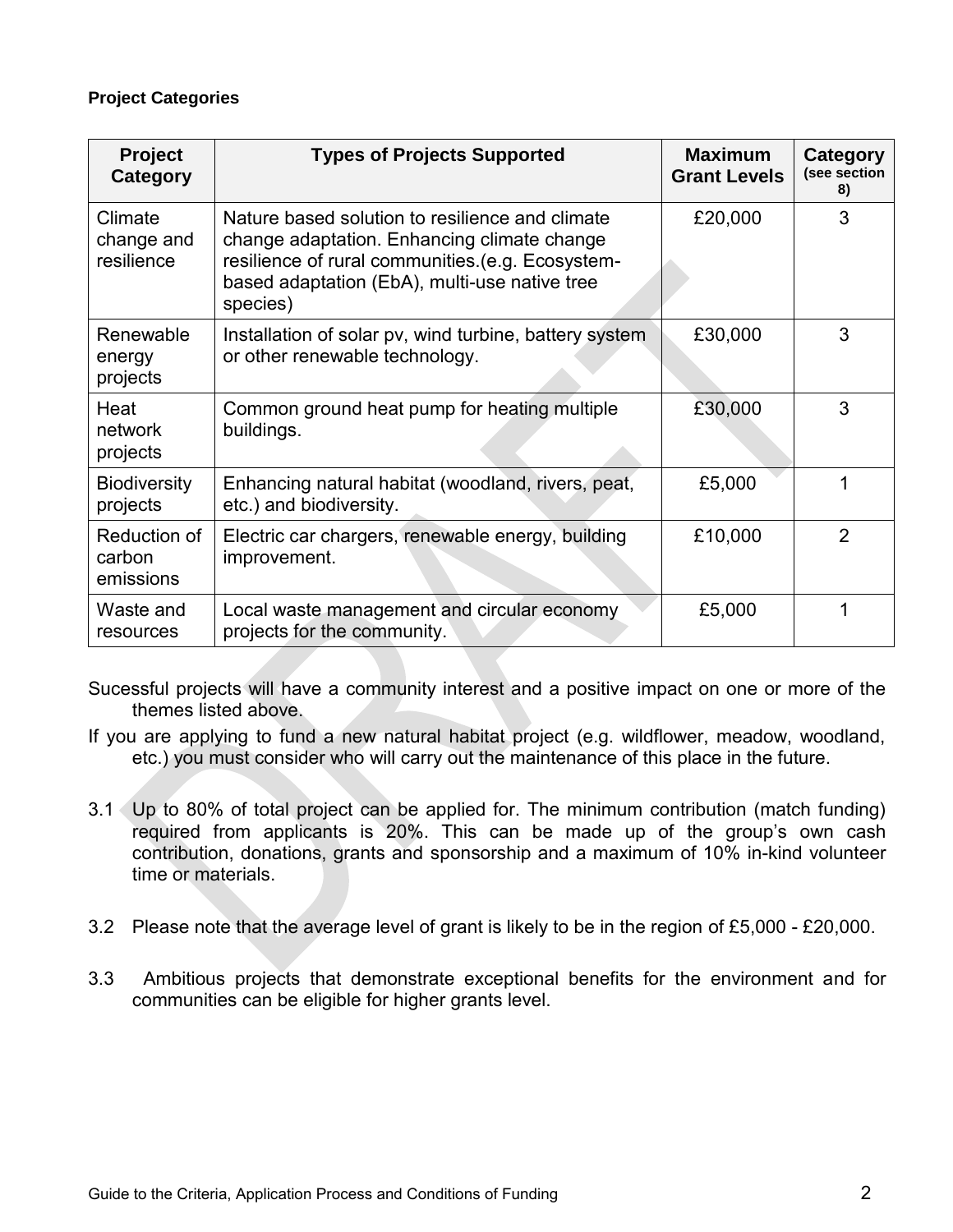### **4. What will not be funded?**

- 4.1 The COP26 Community Fund grant will not support:
	- i. Projects or events located outside the boundary of Eden District.
	- ii. Projects which are for private gain.
- iii. Project that do not provide any benefit to Eden communities.
- iv. Revenue costs (salaries, project officer or other employee costs, rents, statutory training etc.).
- v. General appeals or sponsorship.
- vi. Activities of a mainly political or religious nature, including improvements to the fabric of church buildings (non-religious community activities held within a place of worship may be eligible).
- vii. Contingency funds, income deficits, bridging loans or security against a loan.
- viii. Project that do not demonstrate a need for community and sustainability.

#### **5. Criteria for funding**

- 5.1 Applications to the COP26 community fund scheme are welcome from community groups or properly constituted organisations serving the resident of Eden.
- 5.2 The organisations applying for the grant must:
	- $\checkmark$  be non-profit making
	- $\checkmark$  be properly managed and hold regular meetings
	- $\checkmark$  have audited accounts and financial transparency
- 5.3 Community organisations who may apply include:
	- $\checkmark$  Voluntary and community groups
	- $\checkmark$  Residents associations
	- $\checkmark$  Registered charitable organisations
	- $\checkmark$  Constituted clubs and societies i.e. an organisation with a governing document such as a constitution or a set of rules and a committee.
	- $\checkmark$  Parish and Town Councils.

5.4 The community group or organisation must be based in Eden and locally managed – e.g. the main part of the committee/ board members/ trustees must be from the local community within Eden district boundaries.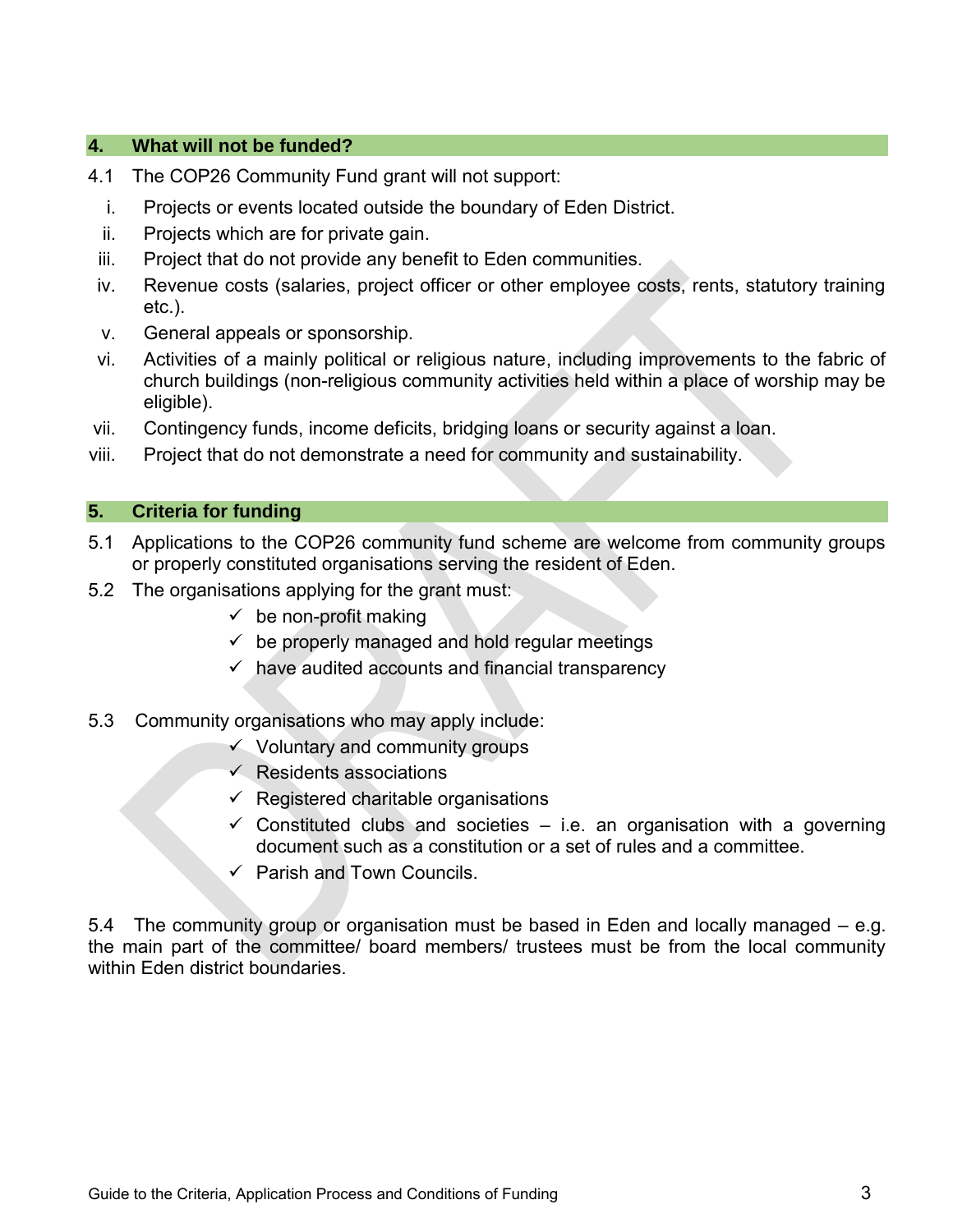- 5.5 We do not accept applications from:
	- Any statutory organisations, including schools
	- Families
	- $x$  Individuals
	- For-profit companies
	- Groups that have no formal constitutions
- 5.6 Applications will be assessed on their ability to:
	- deliver wide community benefit, contributing to the sustainability, vitality and well-being of Eden's communities, such as encouraging volunteering and participation;
	- contribute to locally identified community needs and priorities (such as in Community Led Plans etc);
	- demonstrate value for money (through obtaining written quotes and estimates);
	- measure the success of a project
	- demonstrate equality of opportunity and the elimination of discrimination.
- 5.7 To apply to the COP26 community fund your group or organisation must have:
	- a written governing document or constitution
	- a bank or building society account in the name of your group or organisation with at least two unrelated signatories. (Please do not use any personal bank or credit card accounts to make purchases.)
- 5.8 You are required to provide all necessary documentation to support your application, including copies of written quotes and estimates for **all** items of expenditure of £50 and over. The written quotes and estimates must display the relevant company names and addresses and be less than six months old.
- 5.9 Grants will not be awarded retrospectively (eg for work or equipment already purchased or events which have already taken place).
- 5.10 We will not make more than one award during 2022/2023 to the same organisation or group unless they are towards an identifiably different.The first must be completed and a Project Completion Form returned before a second application is considered.
- 5.11 It is unlikely that the COP26 community fund will be able to provide grants for all potentially eligible applications. Therefore, we reserve the right to prioritise applications to achieve best value for money. We also reserve the right to decline applications which do not meet the stated criteria.
- 5.12 If your project is based in a building or on land that is leased from someone else, you need to demonstrate that you have a reasonable amount of time left on your lease. Your current lease should be at least as long as the expected lifespan of equipment purchased. If you are applying for building work to be carried out on a leased property, you should demonstrate that the length of your lease enables your organisation to get value for money from the project.
- **6. How your application is dealt with**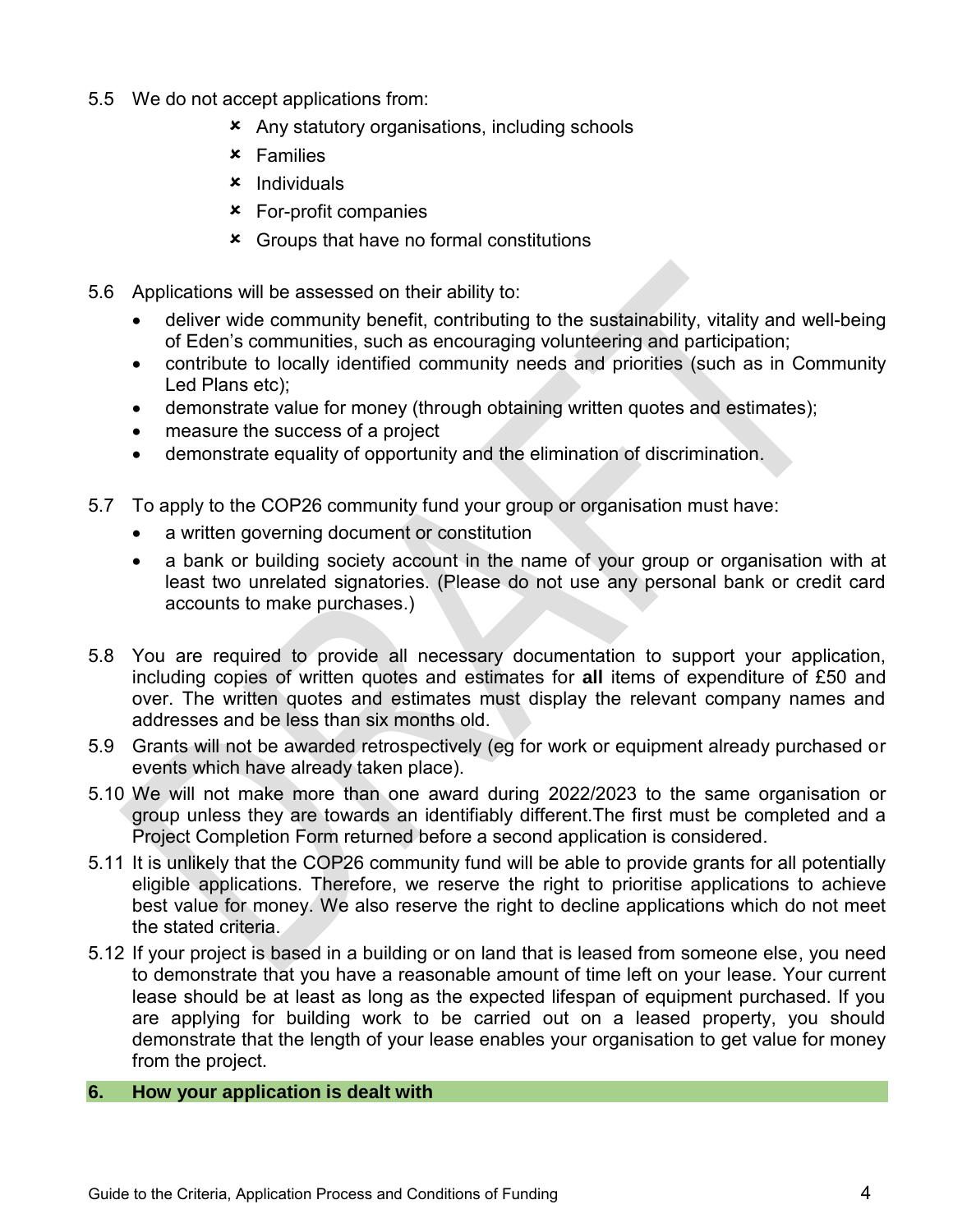- 6.1 On receipt of your application we will make an initial assessment. This will check that your group or organisation and project or event are eligible and that all required supporting documentation has been provided. We may contact you to obtain missing information, documentation or for clarification.
- 6.2 We aim to acknowledge receipt of your application within five working days. This will be by email unless no email address is provided, in which case a letter will be posted.
- 6.3 You may be contacted by an officer for further details and clarification if you have a large cash reserve that is not being used towards the project. This will not necessarily effect your application.
- 6.4 Eligible applications which are accompanied by the required supporting documentation will be forwarded to the COP26 Community Grant Panel for consideration. The COP26 Community Grant Panel is a forum of key partners capable of influencing the delivery of sustainability and community based projects that contribute to the sustainability, vitality and well-being of communities in the Eden district.
- 6.5 The COP26 Community Grant Panel will meet for three separate tranches of applications during 2022-2023. Applications will be presented to the COP26 Community Grant Panel in summary format although the full applications will also be made available to them.
- 6.6 The COP26 Community Grant Panel will make recommendations to Eden District Council's Executive for which applications to support and the level of grant to be awarded.
- 6.7 Applicants will be informed (usually by email) whether the COP26 Community Grant Panel has recommended their project or event to receive a grant, within five working days of the meeting taking place.
- 6.8 The COP26 Community Grant Panel may request further information to answer queries and provide greater detail of your project or event or they may ask for a site visit where appropriate.
- 6.9 Eden District Council's Executive will consider recommendations from the COP26 Community Grant Panel and will either agree or refuse applications. The Executive may also amend the level of grant recommended by the COP26 Community Grant Panel.
- 6.10 Decisions taken by Executive are subject to a 'Scrutiny call-in' period of five working days from the decision notice being issued during which time a decision regarding an award could potentially be challenged. Therefore it is not possible to confirm an award until the Scrutiny call-in period has ended.
- 6.11 Eden District Council's Executive decision is final and cannot be changed (no appeals or discussions will be entered into).
- 6.12 We will aim to inform you of the outcome of your application within five working days of the Scrutiny call-in period ending. This will be by letter and if your application has been successful we will arrange for the funds to be released.
- 6.13 Applicants who are unsuccessful will be notified by letter within two weeks of the end of the Scrutiny call-in period.
- 6.14 Payment will be made in two stages, 75% of the grant being paid prior to commencement of the project or event and 25% on completion.
- 6.15 A Project Completion Form will be completed and submitted by the applicant on completion of their project or event in order to draw down the final 25% payment.

### **7. Conditions of funding**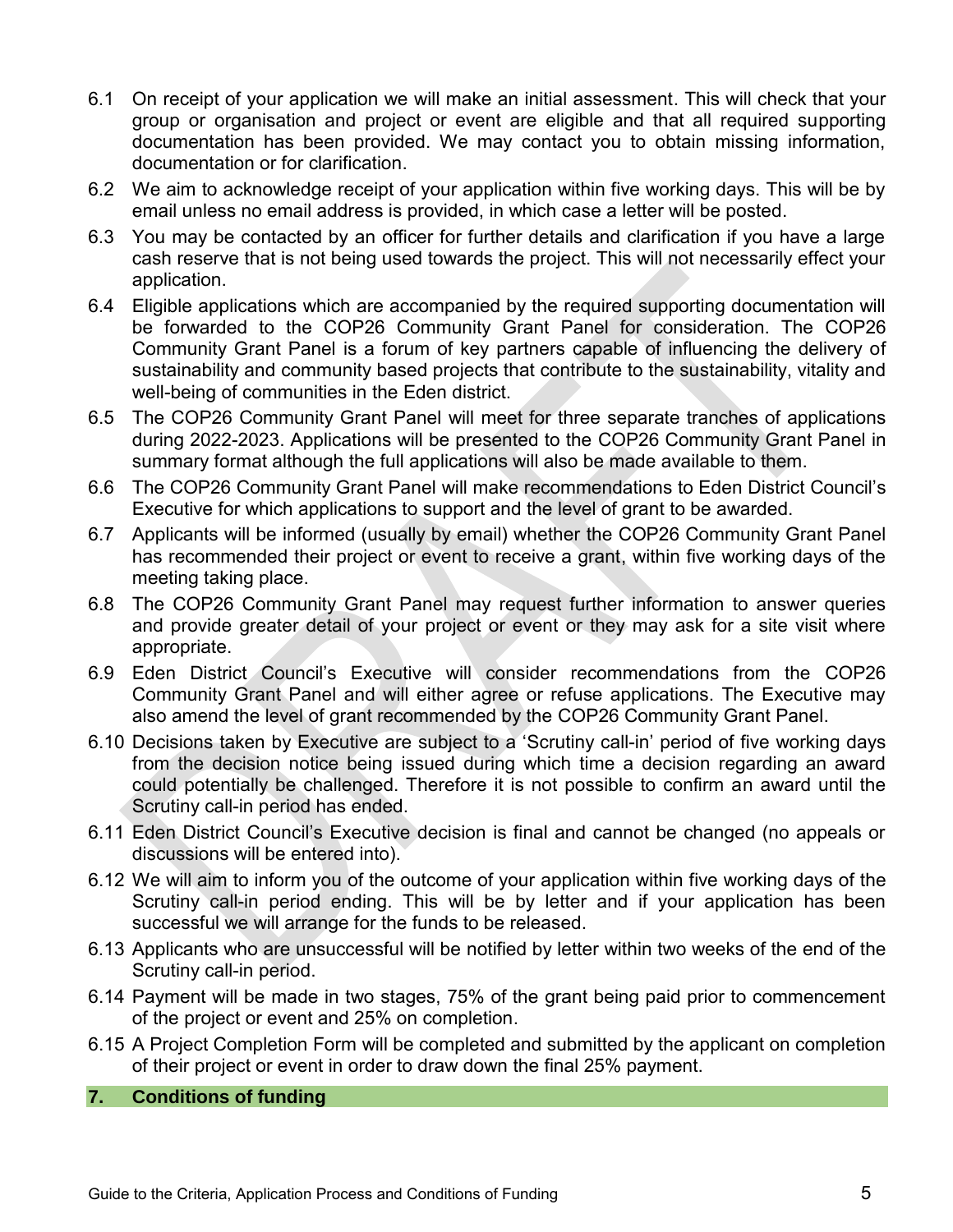- 7.1 Grants must be spent within two years of an award being made (from the date on the grant offer letter).
- 7.2 Grants awarded must be spent on the purpose stated in the application. If for any reason your circumstances change or you wish to vary the way in which you spend your grant, you are required to contact us to request written permission to do so.
- 7.3 In the event of a group or Organisation ceasing to operate or failing to undertake or complete the project or event for which the grant was offered, Eden District Council reserves the right to withhold payment, to reduce an award or seek its recovery.
- 7.4 Financial support provided by Eden District Council should be acknowledged on all relevant printed publicity, on websites and in information given to the press. Relevant guidance will be provided to applicants at the time of a grant offer being made.
- 7.5 Your group or organisation must ensure that its project or event operates within the requirements of all legislation.
- 7.6 Your group or organisation should ensure equality of opportunity and the elimination of discrimination in the delivery of its project or event.
- 7.7 You will be required to inform the Council when your project or event has been completed and to submit a Project Completion Form within three months of completion (we will provide you with a template). You will also need to provide relevant invoices and a bank statement showing payments made. Groups or organisations who do not complete and return a satisfactory Project Completion Form may be required to return their funding and will not be considered for future funding.

#### **8. Project Delivery**

8.1 By submitting an application to Eden District Council, the organisation named in the applications agrees (if awarded a grant) to:

- Use the grant only for the project described in the application and only for expenditure made after the date of the grant award.
- For category 1 and 2 projects to provide information and report about the project and its benefit on community and sustainability both during (after 6 months) and after the end of the project.
- $\bullet$  For category 3 projects to provide information and regular reports about the project and its benefit on community and sustainability (every 6 months until end of the project and one final report at the end of the project).
- Act lawfully in carrying out the project in relation with best practices and guidance from any relevant regulators and follow any guidelines issued.
- Hold the grant in a UK based bank account or building society account.